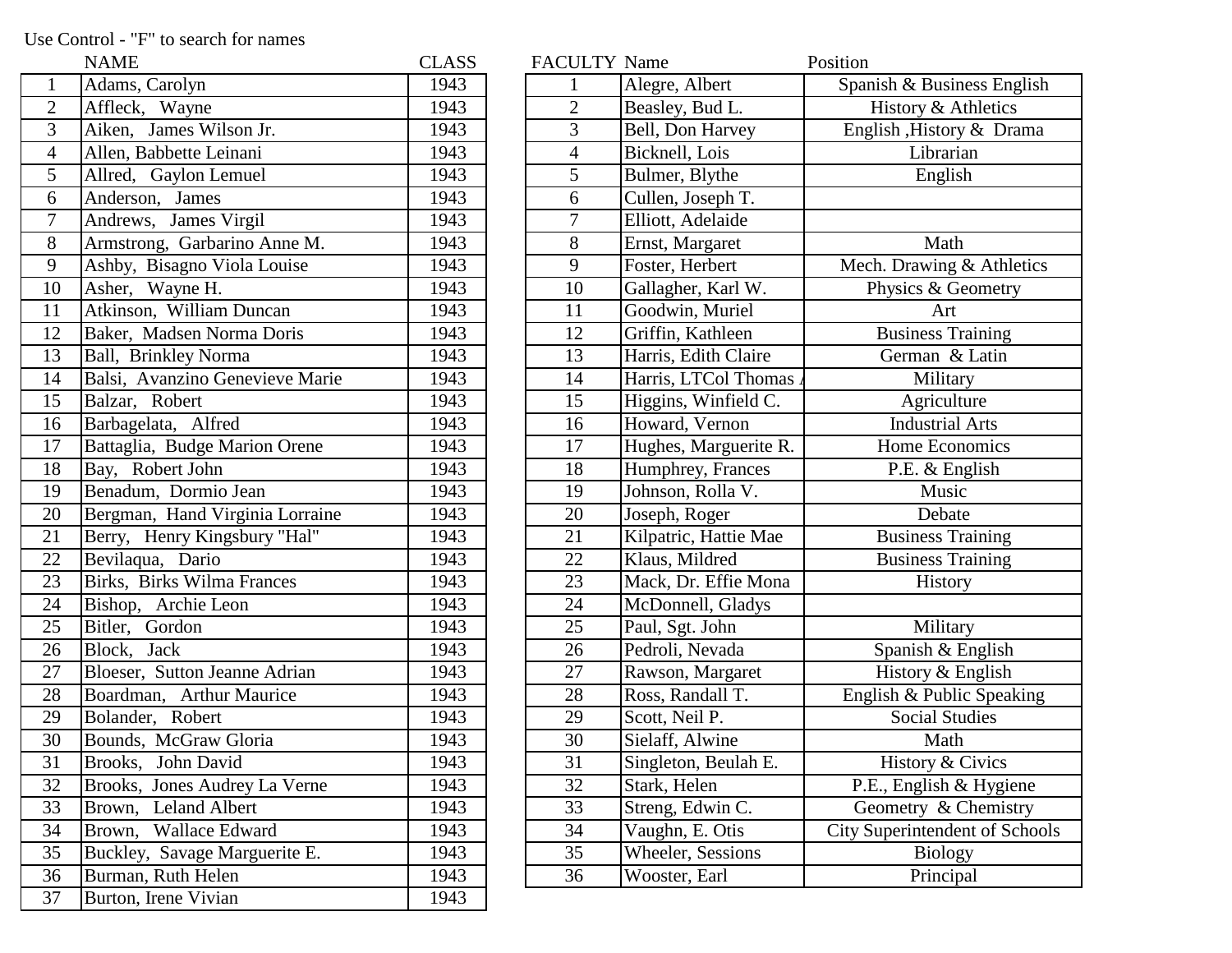| 38              | Cain, Russell D.                    | 1943 |
|-----------------|-------------------------------------|------|
| 39              | Callander, Claude                   | 1943 |
| 40              | Cardinal, Bearss Maxine A.          | 1943 |
| 41              | Carlon, Black Carolyn               | 1943 |
| 42              | Carter, Tallman Betty Ann           | 1943 |
| 43              | Casazza, Donald David               | 1943 |
| 44              | Jack<br>Caven,                      | 1943 |
| 45              | Cicchese, James J.                  | 1943 |
| 46              | Coehlo, Ferraris Lillian Jeanette   | 1943 |
| 47              | Coleman, James Weatherby            | 1943 |
| 48              | Collins, Ford Peggy Neal            | 1943 |
| 49              | Cooper, Melvin Herbert              | 1943 |
| 50              | Craperi, Virgil Fred                | 1943 |
| 51              | Creed, Forson Jeanne Edna           | 1943 |
| 52              | Crider, John Franklin               | 1943 |
| $\overline{53}$ | Crocker, Lenley Eugene              | 1943 |
| 54              | Cusick, Mayo Mary Louise            | 1943 |
| 55              | Darney, Sweatt Jean Ellen           | 1943 |
| 56              | Davis, S. Mardell                   | 1943 |
| 57              | DeChambeau, Kent Le Roy             | 1943 |
| 58              | Dieringer, Andrew Jack              | 1943 |
| 59              | Drown, Hill Genevieve               | 1943 |
| 60              | Dunn, Peterson Shirley Nadine       | 1943 |
| 61              | Eagles, Moore Afton Lucille         | 1943 |
| 62              | Echevarria, John A.                 | 1943 |
| 63              | Edison, Armstrong Blanche Rita      | 1943 |
| 64              | Elcano, Joe Fermine Jr.             | 1943 |
| 65              | Emerson, Marion Lorraine            | 1943 |
| 66              | Fail, Evans Wilma Pearl             | 1943 |
| 67              | Farr, Nugent Mary Jane              | 1943 |
| 68              | Federici, Landers Kathleen Lorraine | 1943 |
| 69              | Ferguson, Bryant Cotton             | 1943 |
| 70              | Foley, Ida Norrine                  | 1943 |
| 71              | Forrester, Jack Allen               | 1943 |
| 72              | Francovich, Jac U.                  | 1943 |
| 73              | Fray, Richard E.                    | 1943 |
| 74              | Frazier, Donald                     | 1943 |
| 75              | Freeman, James Frank                | 1943 |
| 76              | Friedlein, Platt Edna               | 1943 |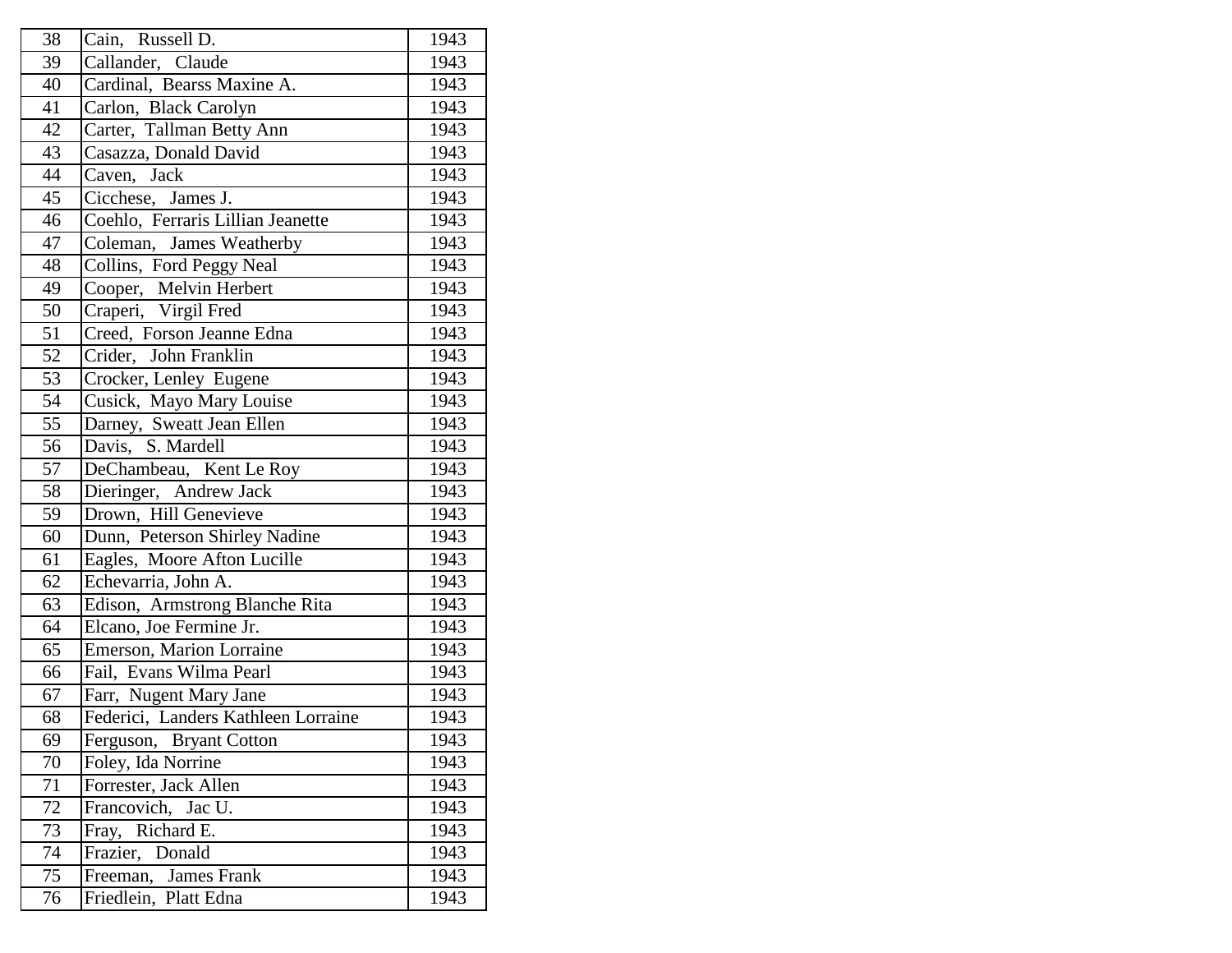| 77              | Frugoli, Elliott Maxine          | 1943 |
|-----------------|----------------------------------|------|
| $\overline{78}$ | Fulstone, Doris Patricia         | 1943 |
| 79              | Furchner, Ussery Patricia Glyn   | 1943 |
| 80              | Gandolfo, Jenkins Clarice Ailent | 1943 |
| 81              | George, Donald S.                | 1943 |
| 82              | Ghiglieri, Darrel                | 1943 |
| 83              | Gill, Enaire Velma               | 1943 |
| 84              | Goff, Charles William "Bill"     | 1943 |
| 85              | Graves, Willcox Jane Douglas     | 1943 |
| 86              | Griswold, Morley Williamson      | 1943 |
| 87              | Grupe, Robert V.                 | 1943 |
| 88              | Hale, Funkhouser Merla Gene      | 1943 |
| 89              | Halpern, Jones Wilma La Vone     | 1943 |
| 90              | Haslett, Joseph                  | 1943 |
| 91              | Hill, Bruce Murchison            | 1943 |
| 92              | Hodson, Leach Ellen Louise       | 1943 |
| 93              | Holland, Kinkaid Grace Alice     | 1943 |
| 94              | Hollingsworth, Harvey            | 1943 |
| 95              | Howard, Winter Dorothy Kathryn   | 1943 |
| 96              | Jakobson, Deal Doramae C.        | 1943 |
| 97              | Johnson, Capurro Blanche Alice   | 1943 |
| 98              | Johnson, Marshall R.             | 1943 |
| 99              | Keen, Virginia Hilda             | 1943 |
| 100             | Kellites, Ferguson Marilou       | 1943 |
| 101             | Knudson, Robert                  | 1943 |
| 102             | Kwan, Tat Chi                    | 1943 |
| 103             | Lambert, James                   | 1943 |
| 104             | Larson, Robert                   | 1943 |
| 105             | Lee, Corle Eleanor Jean          | 1943 |
| 106             | Livierato, Voula                 | 1943 |
| 107             | Livison, David Richard           | 1943 |
| 108             | Lund, Jack                       | 1943 |
| 109             | Mack, Robert Charles             | 1943 |
| 110             | Martin,<br><b>Hutton Gabriel</b> | 1943 |
| 111             | Martini, Armando Giovanni        | 1943 |
| 112             | Marvel, Shidler Mary Wilberta    | 1943 |
| 113             | Robert C. "Bob"<br>Mason,        | 1943 |
| 114             | Mason, Hartman Audrey Doris      | 1943 |
| 115             | Maytan, Hultberg Iris Eleanor    | 1943 |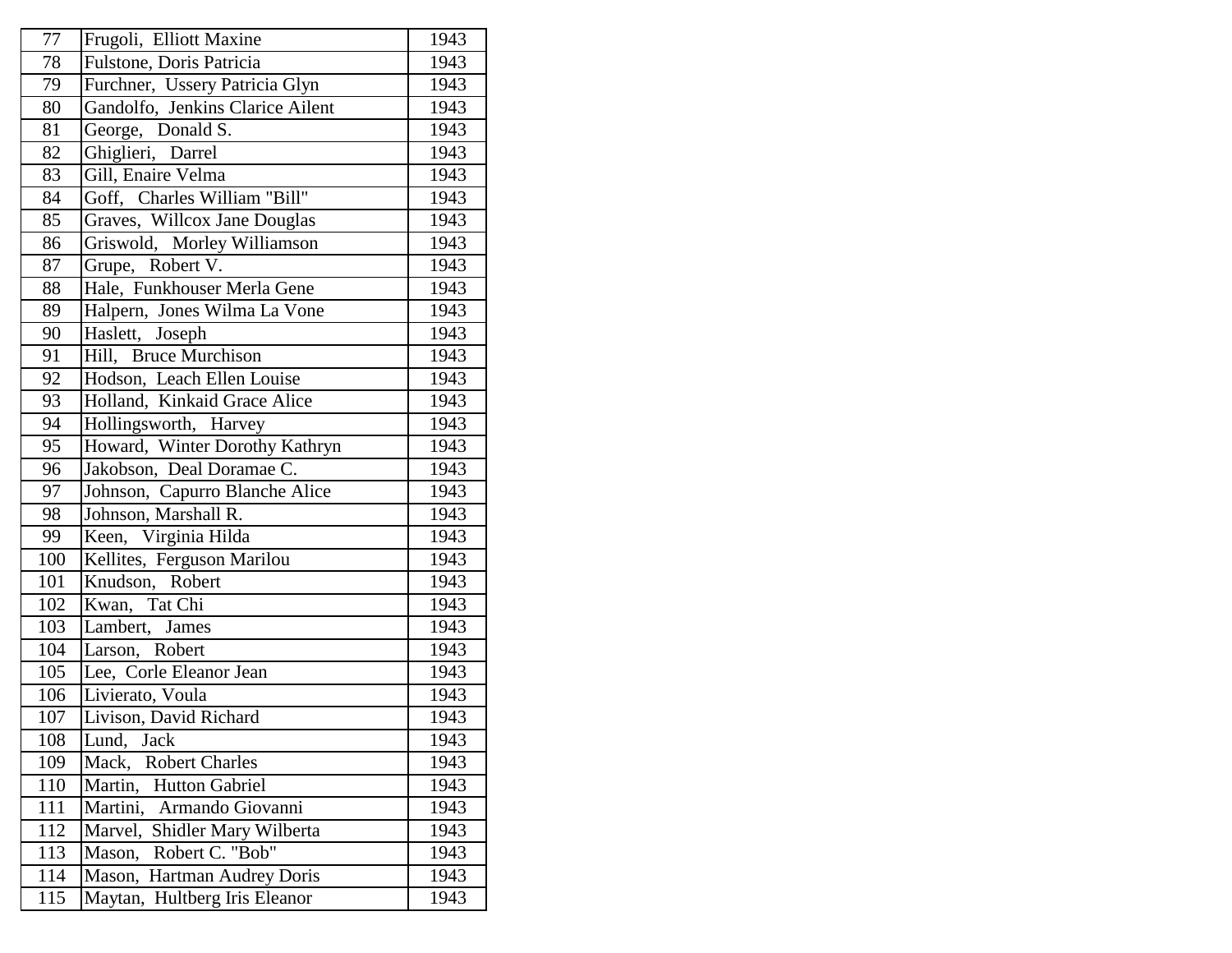| 116<br>McCulloch, Bishop Gladys May<br>1943<br>117<br>McDonald, Nancy Lee<br>1943<br>1943<br>118<br>McGee, Anna Lee<br>McGuire, Anderson Harriet Ethel<br>119<br>1943<br>120<br>McGuire, Raymond A.<br>1943<br>McQuerry, Marvin Elliott<br>121<br>1943<br>1943<br>122<br>McVey, Monte Grace N.<br>Meaker, Reginald Edgar<br>1943<br>123<br>Means, Lawrence George<br>124<br>1943<br>Menu, Glen Eugene<br>1943<br>125<br>Meredith, Nannini Rose Marie<br>126<br>1943<br>Merkley, Ruth Naoma<br>1943<br>127<br>128<br>Metz, Fife Norma<br>1943<br>Milan, Duvaris Gregoria<br>1943<br>129<br>Miller, Humphrey Jeanette<br>130<br>1943<br>131<br>1943<br>Milne, Alex<br>132<br>Monticelli, Angelo Bronson "Bud<br>1943<br>Morton, Miller Sarah Ellen "Sal"<br>133<br>1943<br>134<br>Moseley, Auchampaugh Virginia Agnas<br>1943<br>Munley, Michael Harold John "Mickey"<br>135<br>1943<br>136<br>Munn, Richard E.<br>1943<br>Naanes, Zocher Marguerite Emma<br>137<br>1943<br>138<br>1943<br>Neff, Beverly Jean<br>139<br>Nelson, George Robert<br>1943<br>Oliver, Brown Evelyn Mena<br>140<br>1943<br>141<br>1943<br>Padar, Bony Beverly Nora<br>Panelli, Giulio Carlo<br>142<br>1943<br>1943<br>143<br>Paterson, Robert Andrew<br>144<br>1943<br>Peckham, Mary<br>Pelizzari, Jack Rowe<br>145<br>1943<br>1943<br>$\overline{1}$ 46<br>Penman, Jack Allen<br>Perazzo, Charles Harold<br>147<br>1943<br>Pergrossi, Mary Santina<br>148<br>1943<br>Perkins, Dugan Marilyn Elizabeth<br>149<br>1943<br>150<br>Persson, Bicknell Jean Evelyn<br>1943<br>Polish, Gonzales Florence Ethel<br>151<br>1943<br>152<br>Poole, Dorothy Jean<br>1943<br>153<br>Proebstel, Emery H.<br>1943<br>154<br>Puddington, Rosemary Ann<br>1943 |  |  |
|------------------------------------------------------------------------------------------------------------------------------------------------------------------------------------------------------------------------------------------------------------------------------------------------------------------------------------------------------------------------------------------------------------------------------------------------------------------------------------------------------------------------------------------------------------------------------------------------------------------------------------------------------------------------------------------------------------------------------------------------------------------------------------------------------------------------------------------------------------------------------------------------------------------------------------------------------------------------------------------------------------------------------------------------------------------------------------------------------------------------------------------------------------------------------------------------------------------------------------------------------------------------------------------------------------------------------------------------------------------------------------------------------------------------------------------------------------------------------------------------------------------------------------------------------------------------------------------------------------------------------------------------------------------------------------------------------------------------|--|--|
|                                                                                                                                                                                                                                                                                                                                                                                                                                                                                                                                                                                                                                                                                                                                                                                                                                                                                                                                                                                                                                                                                                                                                                                                                                                                                                                                                                                                                                                                                                                                                                                                                                                                                                                        |  |  |
|                                                                                                                                                                                                                                                                                                                                                                                                                                                                                                                                                                                                                                                                                                                                                                                                                                                                                                                                                                                                                                                                                                                                                                                                                                                                                                                                                                                                                                                                                                                                                                                                                                                                                                                        |  |  |
|                                                                                                                                                                                                                                                                                                                                                                                                                                                                                                                                                                                                                                                                                                                                                                                                                                                                                                                                                                                                                                                                                                                                                                                                                                                                                                                                                                                                                                                                                                                                                                                                                                                                                                                        |  |  |
|                                                                                                                                                                                                                                                                                                                                                                                                                                                                                                                                                                                                                                                                                                                                                                                                                                                                                                                                                                                                                                                                                                                                                                                                                                                                                                                                                                                                                                                                                                                                                                                                                                                                                                                        |  |  |
|                                                                                                                                                                                                                                                                                                                                                                                                                                                                                                                                                                                                                                                                                                                                                                                                                                                                                                                                                                                                                                                                                                                                                                                                                                                                                                                                                                                                                                                                                                                                                                                                                                                                                                                        |  |  |
|                                                                                                                                                                                                                                                                                                                                                                                                                                                                                                                                                                                                                                                                                                                                                                                                                                                                                                                                                                                                                                                                                                                                                                                                                                                                                                                                                                                                                                                                                                                                                                                                                                                                                                                        |  |  |
|                                                                                                                                                                                                                                                                                                                                                                                                                                                                                                                                                                                                                                                                                                                                                                                                                                                                                                                                                                                                                                                                                                                                                                                                                                                                                                                                                                                                                                                                                                                                                                                                                                                                                                                        |  |  |
|                                                                                                                                                                                                                                                                                                                                                                                                                                                                                                                                                                                                                                                                                                                                                                                                                                                                                                                                                                                                                                                                                                                                                                                                                                                                                                                                                                                                                                                                                                                                                                                                                                                                                                                        |  |  |
|                                                                                                                                                                                                                                                                                                                                                                                                                                                                                                                                                                                                                                                                                                                                                                                                                                                                                                                                                                                                                                                                                                                                                                                                                                                                                                                                                                                                                                                                                                                                                                                                                                                                                                                        |  |  |
|                                                                                                                                                                                                                                                                                                                                                                                                                                                                                                                                                                                                                                                                                                                                                                                                                                                                                                                                                                                                                                                                                                                                                                                                                                                                                                                                                                                                                                                                                                                                                                                                                                                                                                                        |  |  |
|                                                                                                                                                                                                                                                                                                                                                                                                                                                                                                                                                                                                                                                                                                                                                                                                                                                                                                                                                                                                                                                                                                                                                                                                                                                                                                                                                                                                                                                                                                                                                                                                                                                                                                                        |  |  |
|                                                                                                                                                                                                                                                                                                                                                                                                                                                                                                                                                                                                                                                                                                                                                                                                                                                                                                                                                                                                                                                                                                                                                                                                                                                                                                                                                                                                                                                                                                                                                                                                                                                                                                                        |  |  |
|                                                                                                                                                                                                                                                                                                                                                                                                                                                                                                                                                                                                                                                                                                                                                                                                                                                                                                                                                                                                                                                                                                                                                                                                                                                                                                                                                                                                                                                                                                                                                                                                                                                                                                                        |  |  |
|                                                                                                                                                                                                                                                                                                                                                                                                                                                                                                                                                                                                                                                                                                                                                                                                                                                                                                                                                                                                                                                                                                                                                                                                                                                                                                                                                                                                                                                                                                                                                                                                                                                                                                                        |  |  |
|                                                                                                                                                                                                                                                                                                                                                                                                                                                                                                                                                                                                                                                                                                                                                                                                                                                                                                                                                                                                                                                                                                                                                                                                                                                                                                                                                                                                                                                                                                                                                                                                                                                                                                                        |  |  |
|                                                                                                                                                                                                                                                                                                                                                                                                                                                                                                                                                                                                                                                                                                                                                                                                                                                                                                                                                                                                                                                                                                                                                                                                                                                                                                                                                                                                                                                                                                                                                                                                                                                                                                                        |  |  |
|                                                                                                                                                                                                                                                                                                                                                                                                                                                                                                                                                                                                                                                                                                                                                                                                                                                                                                                                                                                                                                                                                                                                                                                                                                                                                                                                                                                                                                                                                                                                                                                                                                                                                                                        |  |  |
|                                                                                                                                                                                                                                                                                                                                                                                                                                                                                                                                                                                                                                                                                                                                                                                                                                                                                                                                                                                                                                                                                                                                                                                                                                                                                                                                                                                                                                                                                                                                                                                                                                                                                                                        |  |  |
|                                                                                                                                                                                                                                                                                                                                                                                                                                                                                                                                                                                                                                                                                                                                                                                                                                                                                                                                                                                                                                                                                                                                                                                                                                                                                                                                                                                                                                                                                                                                                                                                                                                                                                                        |  |  |
|                                                                                                                                                                                                                                                                                                                                                                                                                                                                                                                                                                                                                                                                                                                                                                                                                                                                                                                                                                                                                                                                                                                                                                                                                                                                                                                                                                                                                                                                                                                                                                                                                                                                                                                        |  |  |
|                                                                                                                                                                                                                                                                                                                                                                                                                                                                                                                                                                                                                                                                                                                                                                                                                                                                                                                                                                                                                                                                                                                                                                                                                                                                                                                                                                                                                                                                                                                                                                                                                                                                                                                        |  |  |
|                                                                                                                                                                                                                                                                                                                                                                                                                                                                                                                                                                                                                                                                                                                                                                                                                                                                                                                                                                                                                                                                                                                                                                                                                                                                                                                                                                                                                                                                                                                                                                                                                                                                                                                        |  |  |
|                                                                                                                                                                                                                                                                                                                                                                                                                                                                                                                                                                                                                                                                                                                                                                                                                                                                                                                                                                                                                                                                                                                                                                                                                                                                                                                                                                                                                                                                                                                                                                                                                                                                                                                        |  |  |
|                                                                                                                                                                                                                                                                                                                                                                                                                                                                                                                                                                                                                                                                                                                                                                                                                                                                                                                                                                                                                                                                                                                                                                                                                                                                                                                                                                                                                                                                                                                                                                                                                                                                                                                        |  |  |
|                                                                                                                                                                                                                                                                                                                                                                                                                                                                                                                                                                                                                                                                                                                                                                                                                                                                                                                                                                                                                                                                                                                                                                                                                                                                                                                                                                                                                                                                                                                                                                                                                                                                                                                        |  |  |
|                                                                                                                                                                                                                                                                                                                                                                                                                                                                                                                                                                                                                                                                                                                                                                                                                                                                                                                                                                                                                                                                                                                                                                                                                                                                                                                                                                                                                                                                                                                                                                                                                                                                                                                        |  |  |
|                                                                                                                                                                                                                                                                                                                                                                                                                                                                                                                                                                                                                                                                                                                                                                                                                                                                                                                                                                                                                                                                                                                                                                                                                                                                                                                                                                                                                                                                                                                                                                                                                                                                                                                        |  |  |
|                                                                                                                                                                                                                                                                                                                                                                                                                                                                                                                                                                                                                                                                                                                                                                                                                                                                                                                                                                                                                                                                                                                                                                                                                                                                                                                                                                                                                                                                                                                                                                                                                                                                                                                        |  |  |
|                                                                                                                                                                                                                                                                                                                                                                                                                                                                                                                                                                                                                                                                                                                                                                                                                                                                                                                                                                                                                                                                                                                                                                                                                                                                                                                                                                                                                                                                                                                                                                                                                                                                                                                        |  |  |
|                                                                                                                                                                                                                                                                                                                                                                                                                                                                                                                                                                                                                                                                                                                                                                                                                                                                                                                                                                                                                                                                                                                                                                                                                                                                                                                                                                                                                                                                                                                                                                                                                                                                                                                        |  |  |
|                                                                                                                                                                                                                                                                                                                                                                                                                                                                                                                                                                                                                                                                                                                                                                                                                                                                                                                                                                                                                                                                                                                                                                                                                                                                                                                                                                                                                                                                                                                                                                                                                                                                                                                        |  |  |
|                                                                                                                                                                                                                                                                                                                                                                                                                                                                                                                                                                                                                                                                                                                                                                                                                                                                                                                                                                                                                                                                                                                                                                                                                                                                                                                                                                                                                                                                                                                                                                                                                                                                                                                        |  |  |
|                                                                                                                                                                                                                                                                                                                                                                                                                                                                                                                                                                                                                                                                                                                                                                                                                                                                                                                                                                                                                                                                                                                                                                                                                                                                                                                                                                                                                                                                                                                                                                                                                                                                                                                        |  |  |
|                                                                                                                                                                                                                                                                                                                                                                                                                                                                                                                                                                                                                                                                                                                                                                                                                                                                                                                                                                                                                                                                                                                                                                                                                                                                                                                                                                                                                                                                                                                                                                                                                                                                                                                        |  |  |
|                                                                                                                                                                                                                                                                                                                                                                                                                                                                                                                                                                                                                                                                                                                                                                                                                                                                                                                                                                                                                                                                                                                                                                                                                                                                                                                                                                                                                                                                                                                                                                                                                                                                                                                        |  |  |
|                                                                                                                                                                                                                                                                                                                                                                                                                                                                                                                                                                                                                                                                                                                                                                                                                                                                                                                                                                                                                                                                                                                                                                                                                                                                                                                                                                                                                                                                                                                                                                                                                                                                                                                        |  |  |
|                                                                                                                                                                                                                                                                                                                                                                                                                                                                                                                                                                                                                                                                                                                                                                                                                                                                                                                                                                                                                                                                                                                                                                                                                                                                                                                                                                                                                                                                                                                                                                                                                                                                                                                        |  |  |
|                                                                                                                                                                                                                                                                                                                                                                                                                                                                                                                                                                                                                                                                                                                                                                                                                                                                                                                                                                                                                                                                                                                                                                                                                                                                                                                                                                                                                                                                                                                                                                                                                                                                                                                        |  |  |
|                                                                                                                                                                                                                                                                                                                                                                                                                                                                                                                                                                                                                                                                                                                                                                                                                                                                                                                                                                                                                                                                                                                                                                                                                                                                                                                                                                                                                                                                                                                                                                                                                                                                                                                        |  |  |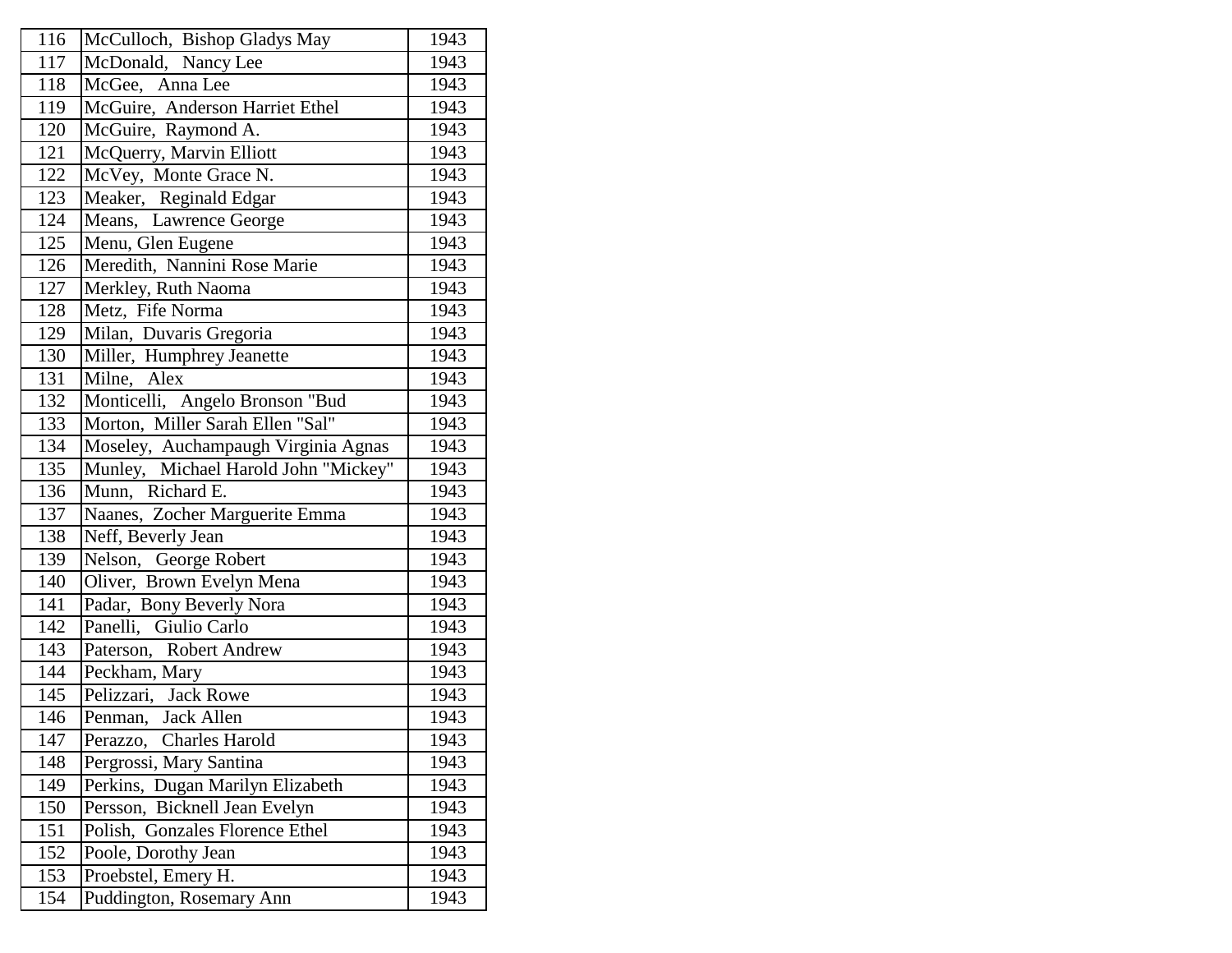| 155 | Rahill, Geraldine Grace                | 1943 |
|-----|----------------------------------------|------|
| 156 | Raichlen, Gould Ione                   | 1943 |
| 157 | Rockwell, Cundiff Doris Mae            | 1943 |
| 158 | Rottinghaus, Michitsch Dorothy Suzanne | 1943 |
| 159 | Sale, James Lee                        | 1943 |
| 160 | Sampson Kirman, Jean                   | 1943 |
| 161 | Schade, Lane Margaret Burns            | 1943 |
| 162 | Schafer, Edwards Jeraldine Eleanor     | 1943 |
| 163 | Schilling, Jean Margaret               | 1943 |
| 164 | Schottel, Duane Orvel                  | 1943 |
| 165 | Schultz, Corey Amy Louise              | 1943 |
| 166 | Scolari, Welty Marilyn Rita            | 1943 |
| 167 | Shelhamer, Bart Shirley Theresa        | 1943 |
| 168 | Sherman, Payne Evelyn Aileen           | 1943 |
| 169 | Shimizu, Williams Doris Evelyn         | 1943 |
| 170 | Smith, Elden E.                        | 1943 |
| 171 | Smith, Armstrong Ruth Mae              | 1943 |
| 172 | Smith, Holbrook Vida                   | 1943 |
| 173 | Smith, Rovetti Patricia Jean           | 1943 |
| 174 | Snow, Brown Betty Jean                 | 1943 |
| 175 | Spencer, Pedersen Faith Hallet         | 1943 |
| 176 | Stallard, Glynn Eugene                 | 1943 |
| 177 | <b>Street, Margeory Frances</b>        | 1943 |
| 178 | Sturgis, Serpentino Lorraine           | 1943 |
| 179 | Sweatt, John William                   | 1943 |
| 180 | Taylor, Gracie Jane                    | 1943 |
| 181 | Thompson, James                        | 1943 |
| 182 | Tieslau, Boyd E.                       | 1943 |
| 183 | Timko, Trail Elsie June                | 1943 |
| 184 | Tipton, Elderkin Claudia Isabelle      | 1943 |
| 185 | Tong, Lily                             | 1943 |
| 186 | Trowbridge, Carroll                    | 1943 |
| 187 | Tyler, John Charles                    | 1943 |
| 188 | Robert L.<br>Upson,                    | 1943 |
| 189 | <b>Upson, Shirley Mardell</b>          | 1943 |
| 190 | Urrutia, Beloso Marie Jesusa           | 1943 |
| 191 | Van Slyck, Peckham Mary P.             | 1943 |
| 192 | Varley, Evelyn Jean                    | 1943 |
| 193 | Vitale, Guenther Marilyn Gray          | 1943 |